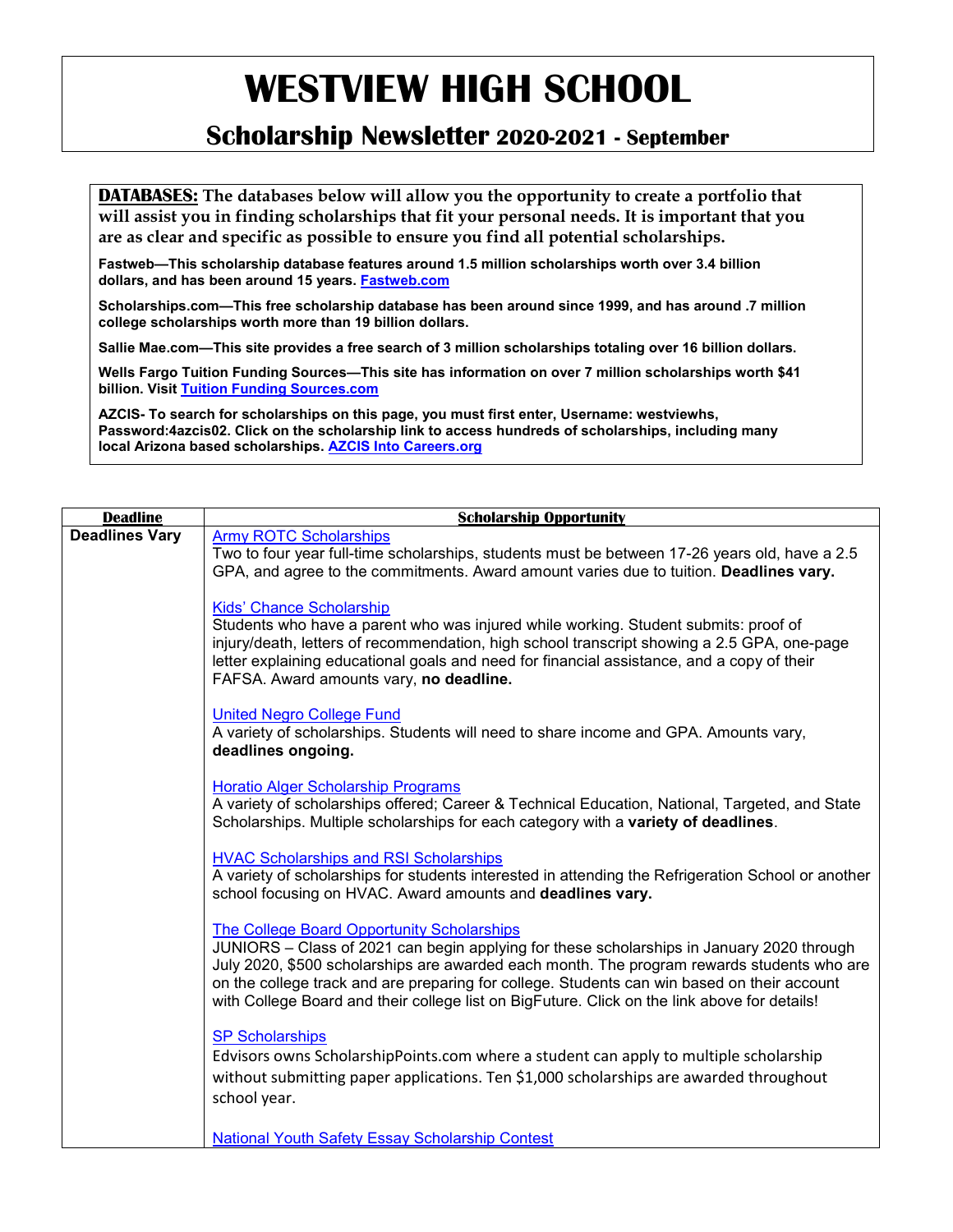### **Scholarship Newsletter 2020-2021 - September**

| <b>Deadline</b> | <b>Scholarship Opportunity</b>                                                                                                                                                           |
|-----------------|------------------------------------------------------------------------------------------------------------------------------------------------------------------------------------------|
|                 | Students must submit a written or video essay describing how the OSHA 10-Hour card has                                                                                                   |
|                 | made an impact on recognizing hazards. Four winners will be chosen and will receive \$500                                                                                                |
|                 | each. Four different deadlines throughout the calendar year.                                                                                                                             |
|                 | <b>Varsity Tutors Essay Contest</b>                                                                                                                                                      |
|                 | Submit essays on different topics each month. \$200 is awarded monthly, this is an ongoing                                                                                               |
|                 | scholarship.                                                                                                                                                                             |
| Sept 15, 2020   | The Gates Scholarship                                                                                                                                                                    |
|                 | High school seniors who are Pell-eligible, a US citizen or permanent resident, part of at least                                                                                          |
|                 | one of the specified minority groups, and have at least a 3.3 GPA should apply. Recipients will                                                                                          |
|                 | receive money for tuition, books, room and board. Deadline: September 15, 2020                                                                                                           |
| Sept 30, 2020   | <b>BBB Ethical Torch Essay Scholarship</b>                                                                                                                                               |
|                 | Students in grades 9-12 will write an essay no more than 400 words about ethics and integrity                                                                                            |
|                 | in our community. Award amounts vary from \$500-\$1,500. Deadline: September 30, 2020.                                                                                                   |
| Oct 5, 2020     | <b>AES Engineering Scholarship</b>                                                                                                                                                       |
|                 | No minimum GPA required. High school senior must write an essay on given topic,                                                                                                          |
| Oct 16, 2020    | 500-1,000 words. Award amount: \$500, deadline: October 5, 2020.                                                                                                                         |
|                 | <b>National Young Arts Foundation Competition</b>                                                                                                                                        |
|                 | Students in grades 10-12 or ages 15-18 are eligible to apply. Must submit an audition or<br>portfolio in one of a variety of listed disciplines such as: visual arts, film, design arts, |
|                 | classical music, writing, photography, etc. Award amounts vary, possibly receive up to                                                                                                   |
|                 | \$10,000 plus mentorship and support. Deadline to apply: October 16, 2020.                                                                                                               |
| Oct 30, 2020    | <b>Flinn Scholarship</b>                                                                                                                                                                 |
|                 | The Flinn Scholarship covers tuition, fees, meals, and housing for Arizona's public universities.                                                                                        |
|                 | Applicants must be a U.S. citizen, an AZ resident for 2 full years before entering the university,                                                                                       |
|                 | have a 3.5+ GPA, rank in the top 5%, and due to COVID-19 submitting ACT or SAT scores is                                                                                                 |
|                 | optional. Two letters of recommendation, transcript, essay questions, and other information                                                                                              |
|                 | will be required. Amount awarded depends on university costs. Application opens August 24,                                                                                               |
|                 | 2020 and is expected to close in early October 2020, however keep checking the website for                                                                                               |
|                 | updates.                                                                                                                                                                                 |
|                 | <b>Jack Kent Cooke Foundation</b>                                                                                                                                                        |
|                 | Students who graduate high school in May 2021, plan to ben enrolled full time at a 4-year                                                                                                |
|                 | college, have a 3.5 GPA or above, and demonstrate financial need. Provide information                                                                                                    |
|                 | regarding participation in civic or community service. Recipients will receive up to                                                                                                     |
|                 | \$40,000/year. Deadline: October 30, 2020                                                                                                                                                |
| Oct 31, 2020    | <b>VFW Youth Scholarship</b>                                                                                                                                                             |
|                 | This scholarship is a way for students to express themselves in regards to a democratic                                                                                                  |
|                 | and patriotic-themed recorded essay. Students in grades 9-12 can apply. Award                                                                                                            |
|                 | amounts vary from \$1,000-\$30,000. Deadline: October 31, 2020.                                                                                                                          |
|                 | Coca-Cola Scholars Foundation                                                                                                                                                            |
|                 | Current high school seniors who are U.S. Citizens/Permanent Residents/Refugees, and are on                                                                                               |
|                 | track to graduate this year may apply. 150 scholarships at \$20,000 each are awarded.                                                                                                    |
|                 | Deadline: October 31, 2020.                                                                                                                                                              |
| Nov 10, 2020    | <b>Prudential Spirit of Community Awards</b>                                                                                                                                             |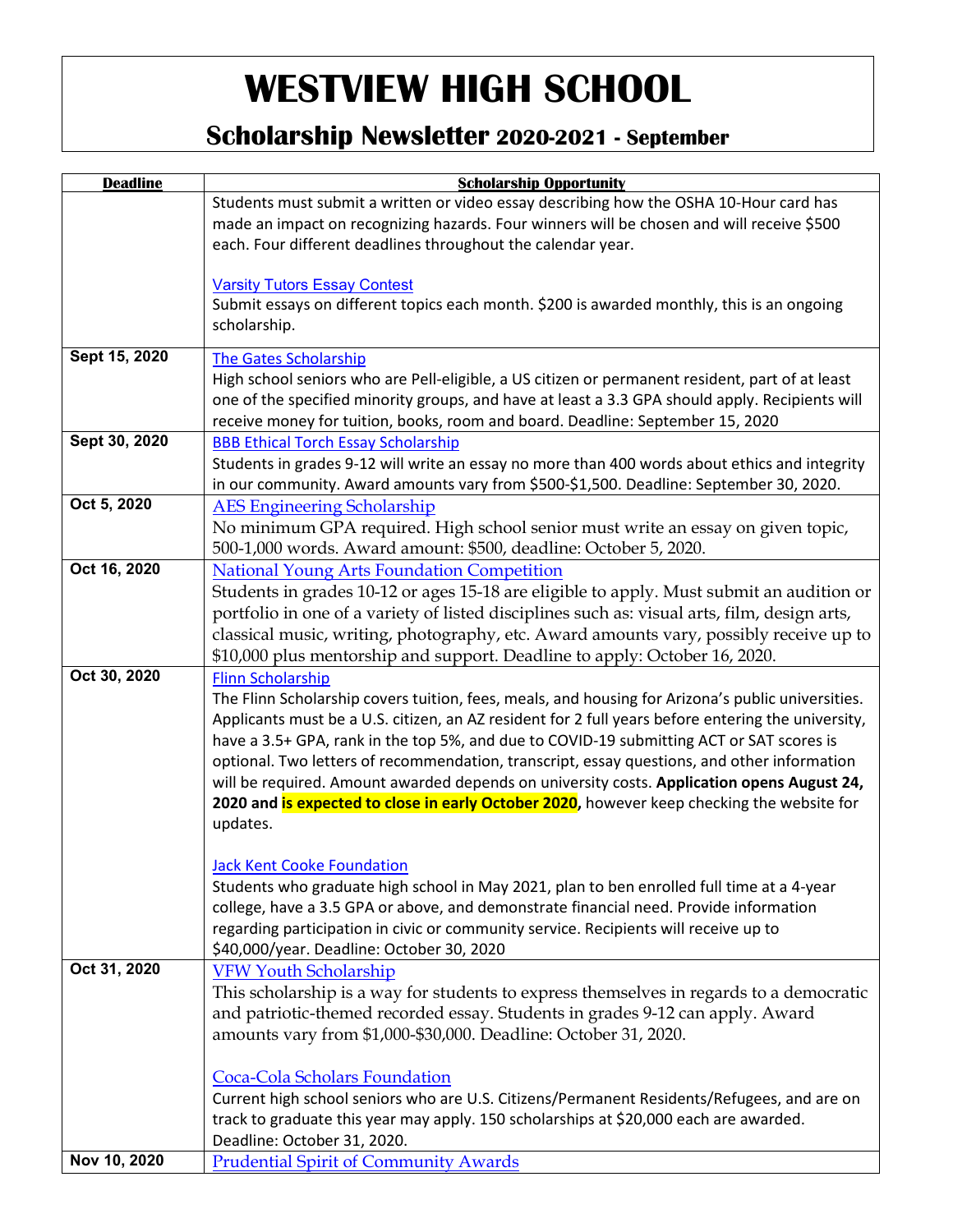### **Scholarship Newsletter 2020-2021 - September**

| <b>Deadline</b> | <b>Scholarship Opportunity</b>                                                                      |
|-----------------|-----------------------------------------------------------------------------------------------------|
|                 | Students who are legal residents and in grades 5-12 may be eligible. Community                      |
|                 | service is a mandatory requirement; students must have engaged in a volunteer                       |
|                 | activity during the 12 months prior to the application. State recipients will receive a             |
|                 | \$1,000 scholarship and an all-expense paid trip to Washington D.C., pending COVID-                 |
|                 | 19. National recipients may receive another \$5,000 plus a \$5,000 donation will be made            |
|                 | to a charity of their choice. Applications must be submitted by November 10, 2020.                  |
| Nov 12, 2020    | <b>Create Real Impact Contest</b>                                                                   |
|                 | Students ages 14-22 are eligible to apply by creating an original work with solutions               |
|                 | and strategies, following the required guidelines. Entries may be submitted in chosen               |
|                 | format out of 4 listed. Award amounts vary between \$500-\$1,500. Deadline to apply is              |
|                 | November 12, 2020.                                                                                  |
| Nov 15, 2020    | James Allen Cox Foundation Scholarship for Student Photojournalists                                 |
|                 | High school seniors must submit various documents, including 2 letters of                           |
|                 | recommendation, portfolio of still images and two videos. High school students can                  |
|                 | receive one of five Digital SLR Cameras. Deadline to apply: November 15, 2020.                      |
| Nov 15, 2020    | Global Citizen Scholarship Fund                                                                     |
|                 | Complete online application, create and upload 2-3minute video discussing given                     |
|                 | topic. 100 students from across the country will win \$1,000. Deadline to apply:                    |
|                 | November 15, 2020.                                                                                  |
| Nov 15, 2020    | <b>Elks Scholarship Competition</b>                                                                 |
|                 | Eligibility for this scholarship is seniors graduating in 2021 and must be a U.S. Citizen. Students |
|                 | must submit the application, demonstrate financial need, and documented leadership                  |
|                 | capabilities. 500 four-year awards are distributed, ranging from \$4,000-\$50,000. Deadline:        |
|                 | November 15, 2020                                                                                   |
| Nov 30, 2020    | <b>AWS Welder Training Scholarships</b>                                                             |
|                 | Students planning to enroll in a program up to 2 years that provides welding training. Award        |
|                 | amount is \$1,000. Deadline: November 30, 2020.                                                     |
| Nov 30, 2020    | <b>Education Matters Scholarship</b>                                                                |
|                 | Students must be a U.S. resident and at least 13 years old, pursuing a higher education             |
|                 | after high school. Students must submit a written response in 250 words or less to the              |
|                 | given prompt. Award amount is \$5,000 and deadline is November 30, 2020.                            |
| Dec 15, 2020    | <b>Suntec Auto Glass Scholarship</b>                                                                |
|                 | Students who have documentation of acceptance to an accredited                                      |
|                 | university/college/community college and a 2.5+ GPA may write a 1,000 word essay and apply          |
|                 | for this scholarship. Award amount is \$1,500. Deadline: December 15, 2020.                         |
| Dec 15, 2020    | <b>AXA Achievement Scholarship</b>                                                                  |
|                 | If you are an ambitious student who is dedicated to community service, you should be                |
|                 | filling out this application. Students must be a U.S. citizen, plan to enroll in a 2-year or        |
|                 | 4-year college/university, and need to provide a copy of their transcript along with                |
|                 | documentation of the community service projects they are involved in. Scholarship                   |
|                 | amounts vary from \$2,500 to \$25,000. Only the first 10,000 applicants are eligible.               |
|                 | Deadline: December 15, 2020.                                                                        |
| Dec 31, 2020    | R3 Stem Cell Scholarship                                                                            |
|                 | Applicants must be an American citizen and at least 18 years old with a 2.5+ GPA. Submit            |
|                 | documentation of acceptance from an accredited college or university and an essay with a            |
|                 | 1,000 word minimum. Award amount is \$1,500. Deadline: December 31, 2020.                           |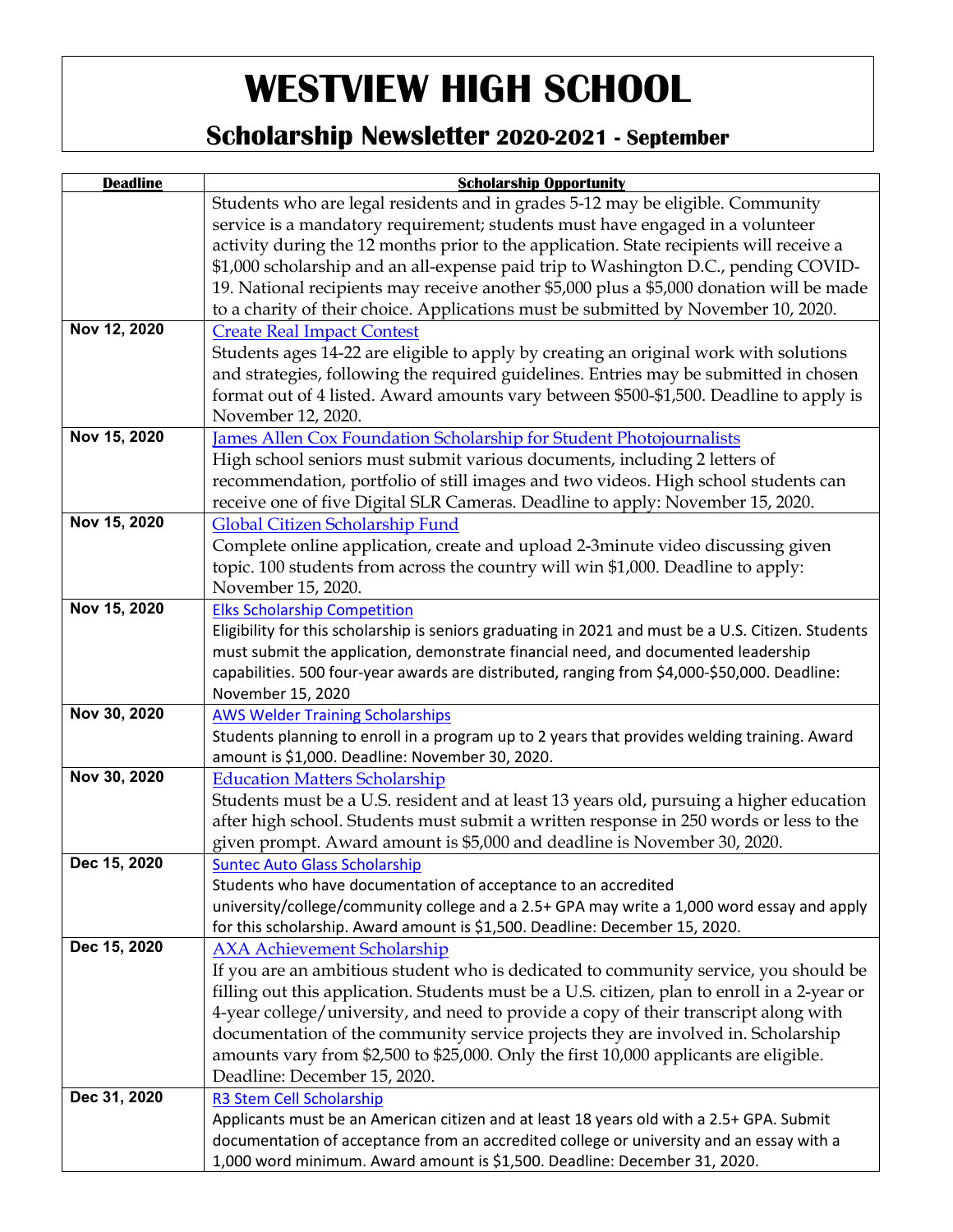### **Scholarship Newsletter 2020-2021 - September**

| <b>Deadline</b> | <b>Scholarship Opportunity</b>                                                                                                                                                                                                                                                                                                                                                                                                                                                                                                        |
|-----------------|---------------------------------------------------------------------------------------------------------------------------------------------------------------------------------------------------------------------------------------------------------------------------------------------------------------------------------------------------------------------------------------------------------------------------------------------------------------------------------------------------------------------------------------|
| Jan 15, 2021    | <b>IFK Profile In Courage Essay Contest</b><br>Eligibility includes students who are in high school, grades 9-12. Essay of 700-1000<br>words describing an act of political courage by a U.S. elected official who served<br>during or after 1917. See website for more details/requirements. Awards range from<br>\$100-\$10,000. Deadline: January 15, 2021.                                                                                                                                                                        |
| Feb 4, 2021     | <b>Army ROTC Scholarships</b><br>Two to four year full-time scholarships, students must be between 17-26 years old, have a 2.5<br>GPA, and agree to the commitments. Award amount varies due to tuition. Deadline: February<br>4, 2021.                                                                                                                                                                                                                                                                                               |
| Feb 10, 2021    | Dorrance Scholarship<br>First generation high school seniors who are planning on attending an Arizona<br>university/college in fall 2021 may be eligible for this scholarship. Students must have<br>a 3.0+ GPA, combined SAT score of 1040 or ACT composite score of 22, have<br>submitted the FAFSA and qualify for financial need, and participate in volunteer<br>and/or leadership programs. Recipients will receive \$12,000 (renewable) and will<br>attend various activities throughout the year. Deadline: February 10, 2021 |
| May 1, 2021     | <b>Pureland Supply Scholarship</b><br>This scholarship is for high school seniors who are planning to attend a trade or vocational<br>school, or a community college program focusing on trade, craft, or labor. An essay, copy of<br>transcript, letter of recommendation, and application need to be submitted for this \$500<br>scholarship. Deadline to apply is May 1, 2021.                                                                                                                                                     |

| <b>University Requirements</b>                    | You must have one of the following to get accepted at Arizona Universities<br>3.0 GPA in 16 Core classes<br>OR Top 25% of graduating class<br>OR SAT score of 1040 or greater OR ACT score of 22 or greater AND successfully<br>completed the required high school coursework                                                                                                                                                                                                                                                                                                                                                                                                                                                                                                                                                                                                                                                                                                                                                                                                                                                                        |
|---------------------------------------------------|------------------------------------------------------------------------------------------------------------------------------------------------------------------------------------------------------------------------------------------------------------------------------------------------------------------------------------------------------------------------------------------------------------------------------------------------------------------------------------------------------------------------------------------------------------------------------------------------------------------------------------------------------------------------------------------------------------------------------------------------------------------------------------------------------------------------------------------------------------------------------------------------------------------------------------------------------------------------------------------------------------------------------------------------------------------------------------------------------------------------------------------------------|
| <b>Arizona University</b><br><b>Scholarships</b>  | All three state universities offer merit scholarships that students automatically apply for<br>when they apply to the university. For more information, see your counselor.                                                                                                                                                                                                                                                                                                                                                                                                                                                                                                                                                                                                                                                                                                                                                                                                                                                                                                                                                                          |
|                                                   | Arizona State University- Departmental along with merit scholarships are offered.<br>Depending on class rank, GPA, and ACT/SAT scores, students could receive President's<br>Award \$9.000 annually, Provost's Award \$7,500 Dean's Award \$2,750. Students can find<br>other ASU scholarships by visiting ASU Scholarships<br>Arizona State University Scholarship Estimator- Use this resource for an estimate on<br>possible merit scholarships. ASU looks at your GPA, Rank, SAT/ACT scores to determine<br>merit scholarships. You're automatically considered for merit based scholarships when you<br>apply to ASU. ASU Scholarships Estimator<br>Northern Arizona University- Northern Arizona University offers several merit based<br>scholarships, which students are evaluated for when they apply to the university. These<br>scholarships are merit based, and are offered for eligible students after they are admitted to<br>the program. Students can also fill out a general scholarship application to see if they are<br>eligible for NAU Foundation scholarships. For more information visit: NAU Financial<br>Aid/Scholarships |
| <b>Miscellaneous Resources</b><br>and Information | <b>NAU Scholarship Estimator-</b> This is a great tool for students to use and see how much<br>scholarships they can earn based on GPA, SAT, and ACT scores. (Please note this is just<br>an estimate, and does not represent a final determination) NAU Financial Aid/Net Price                                                                                                                                                                                                                                                                                                                                                                                                                                                                                                                                                                                                                                                                                                                                                                                                                                                                     |
|                                                   | <b>Calculator/Financial Aid Freshmen</b><br><b>University of Arizona and University of Arizona Scholarship Universe-</b> Offered merit<br>scholarships include the Wildcat Excellence and National Scholars Award. The Wildcat<br>Excellence Award is for students with high grades and ACT/SAT scores. This scholarship is                                                                                                                                                                                                                                                                                                                                                                                                                                                                                                                                                                                                                                                                                                                                                                                                                          |